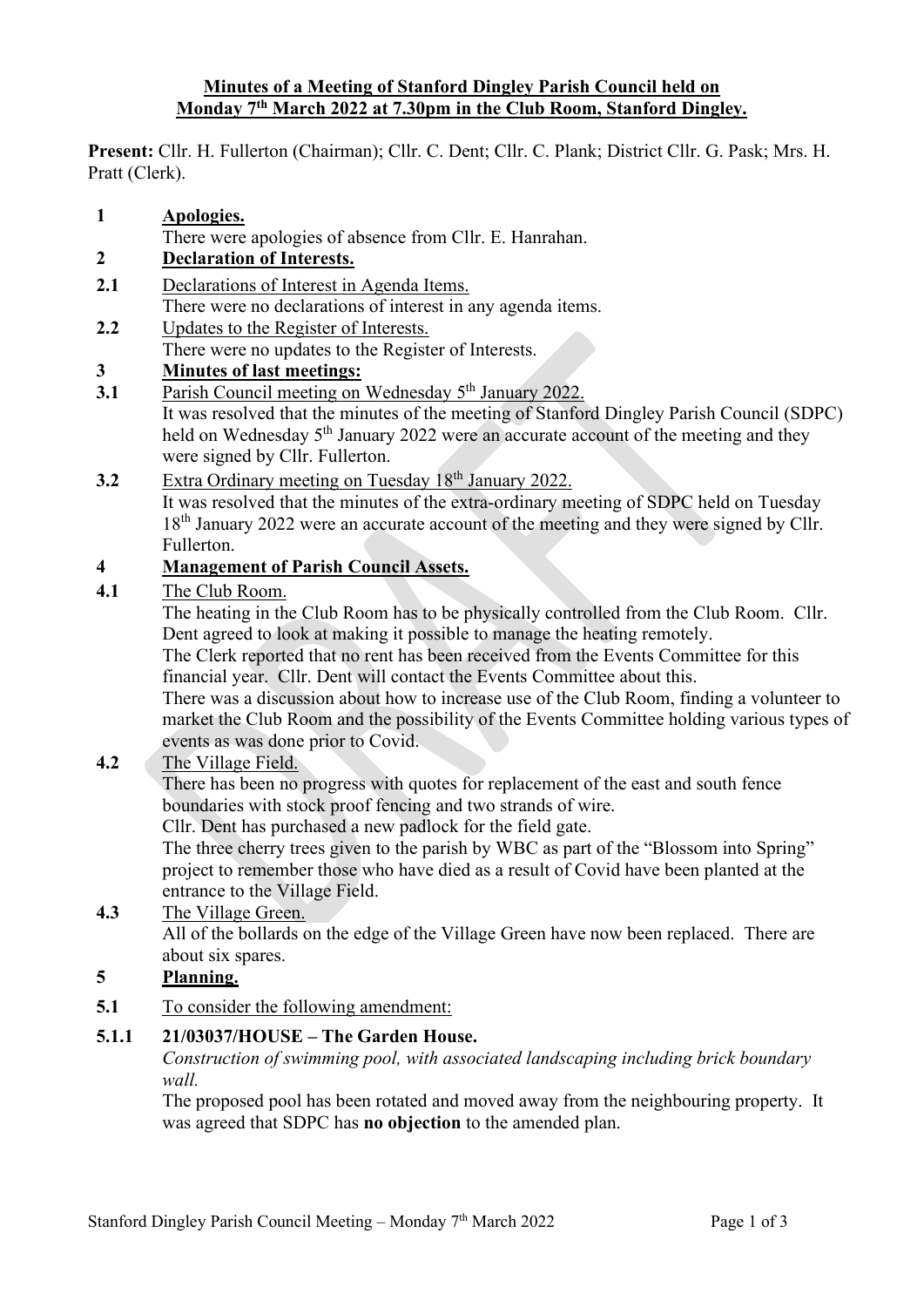## **5.2** Planning decisions made by WBC.

## **5.2.1 21/03162/FULD – Ivinghoe.**

*Demolition of existing bungalow and replacement with a new dwelling and landscape enhancements.*

WBC has determined that this application is invalid.

## **6 District Councillor's Report.**

District Cllr. Pask reported that the budget set by WBC will result in a total increase in council tax of 4%, composed of 1% on core services and 3% on adult social care. Planning services have been going through a reorganisation and have a new director who has two new immediate reports (head of planning and head of development control). Attempts are being made to have a more cohesive service with better communications.

#### **7 Parish Survey.**

It was agreed that the results of the Parish Survey will be published at the Annual Parish Assembly on Wednesday 27<sup>th</sup> April.

## **8 Sewer Flooding.**

There was no direct update on the sewer flooding situation.

Cock Lane, from Back Lane south to the T-junction, will be closed for Saffron House Barn to be connected to the sewer from  $21<sup>st</sup>$  March to the  $1<sup>st</sup>$  April.

Parking of vehicles on the corner of the track leading down to the pumping station sometimes obstruct the road for larger vehicles including tractors.

## **9 Reports.**

**9.1** Stanford Dingley Events Committee.

No progress has been made with finding an individual to lead the Events Committee. It was agreed that this position should be advertised at the Annual Parish Assembly. Fliers for the picnic to celebrate the Platinum Jubilee will be distributed by Cllr. Dent. Cllr. Fullerton will send a flier for publication in NewsLink.

The Events Committee are also organising an Easter Egg Hunt.

## **9.2** Dredge Gang.

The Dredge Gang have been out after the recent storms clearing trees and also collecting litter.

**9.3** Tree Planting in the Parish.

No progress has been made with planting more trees with the exception of the three cherry trees.

**9.4** Public Rights of Way.

Wood chips spread on one of the muddier paths in the valley have made a tremendous difference.

It was reported that Jeremy Plank is fencing between the field and the river along STAN 12/1 (to the west of Stanford Dingley). Donnington Trust are funding the fencing and have received a grant for doing the work.

## **10 Clerk's Report.**

## **10.1** Finances

## **10.1.1 To receive the financial statement dated 7th March 2022.**

| The Clerk reported that the following payments have been made since the last meeting:               |  |                                            |
|-----------------------------------------------------------------------------------------------------|--|--------------------------------------------|
| Bradfield Parish Magazine                                                                           |  | £50.00 Contribution towards production of  |
|                                                                                                     |  | NewsLink.                                  |
| Triangle Management Company Ltd.                                                                    |  | £96.00 Bin emptying Jan, Feb & March 2022. |
| Expenses                                                                                            |  | £548.36 Website Costs.                     |
| Once all transactions have cleared the balance in the account will be £6,903.62. This               |  |                                            |
| reconciles to the bank statement dated the 28 <sup>th</sup> February 2022 which showed a balance of |  |                                            |
| £7,547.98. The Business Instant account contained a balance of £6,483.97 on the last                |  |                                            |
| statement dated the 28 <sup>th</sup> February 2022.                                                 |  |                                            |